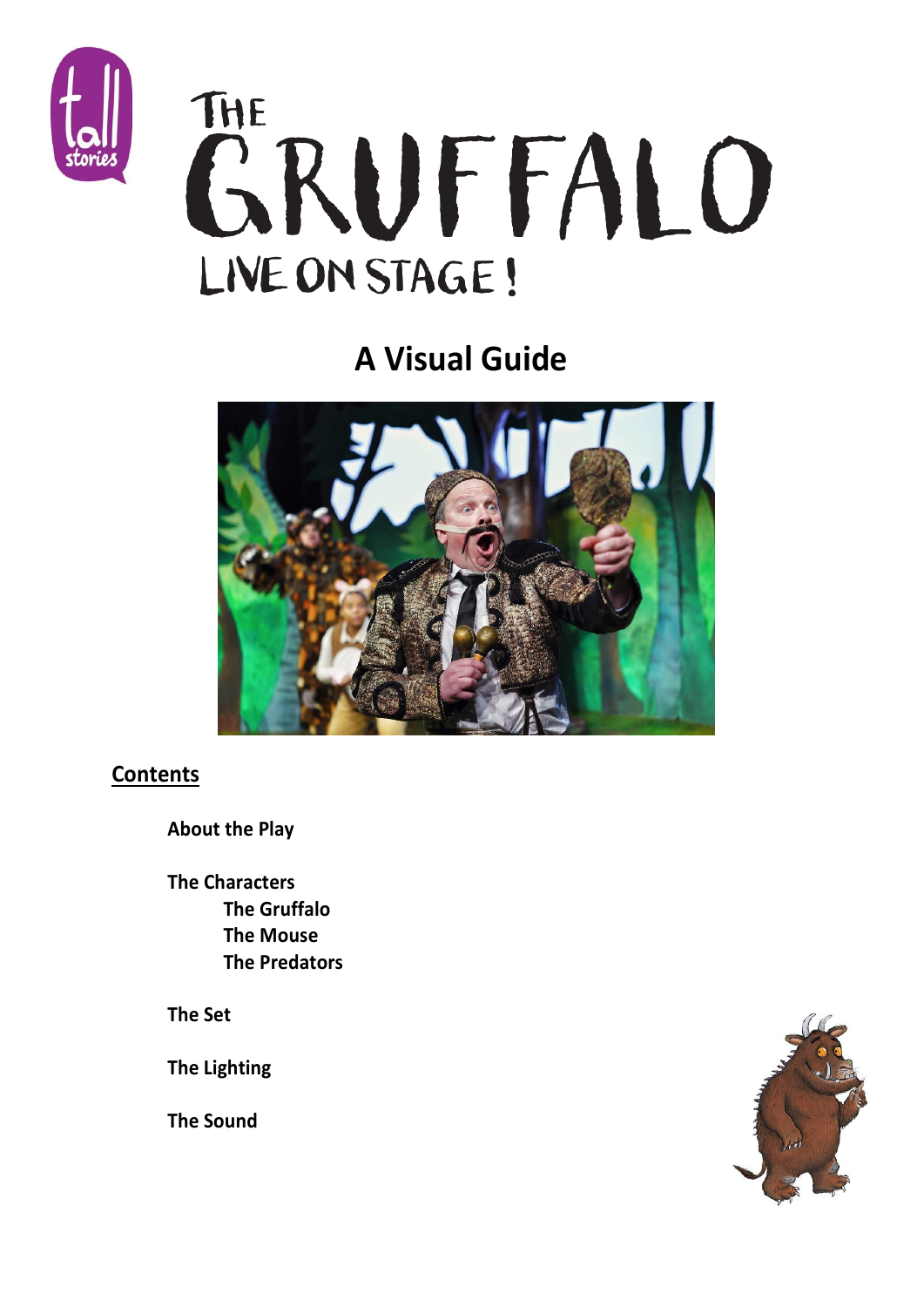### **Contact Us – Tall Stories**

If you have any questions about the show itself and would like to find out more, please get in contact with Tall Stories via [info@tallstories.org.uk](mailto:info@tallstories.org.uk) or 02083480080 (we're not always in but we'll always pick up if we're in the office!) and we're happy to help.

If you have any feedback about the show please get in touch, we'd love to hear from you.

We hope you enjoy visiting us in the deep dark wood!

### **About the Play**

### **How long does the play last?**

The play lasts for about 55 minutes – with no interval.

### **What is the play about?**

The Gruffalo is based on the much-loved children's book by Julia Donaldson & Axel Scheffler and is adapted for the stage by theatre company Tall Stories, internationally recognised for their exciting blend of storytelling theatre, original music and lots of laughs.

The story follows a little brown mouse through the deep dark wood. In her search for nuts, she encounters a Fox, an Owl and a Snake. The story also includes two narrators who, through their storytelling, guide Mouse on her daring adventure.

Fox, Owl and Snake want to eat Mouse, but she outwits each of them by describing an imaginary monster – the Gruffalo. With terrible tusks and terrible claws and terrible teeth in his terrible jaws, his favourite food just happens to be fox, owl then snake! The frightened animals flee to Mouse's refrain… *"Doesn't he know, there's no such thing as a Gruffalo!"*

But then Mouse comes face to face with the very creature she imagined, and the monstrous Gruffalo is hungry! Mouse bravely tells the Gruffalo that she is the scariest animal in the wood.

Laughing, the Gruffalo plays along and agrees to follow Mouse back through the forest, meeting each of the three predators in turn; each takes off at the sight of the pair.

Each time Mouse seemingly scares one of the animals away, the Gruffalo becomes more impressed and when eventually Mouse announces her intention to eat the Gruffalo – *"But now my tummy's beginning to rumble. My favourite food is – Gruffalo crumble!"* – the Gruffalo is terrified and makes his escape. The show ends with Mouse finding a good nut to eat.

### **Announcements**

There may be an announcement just before the show asking for mobile phones to be switched off and advising that photography or filming of any kind is not permitted.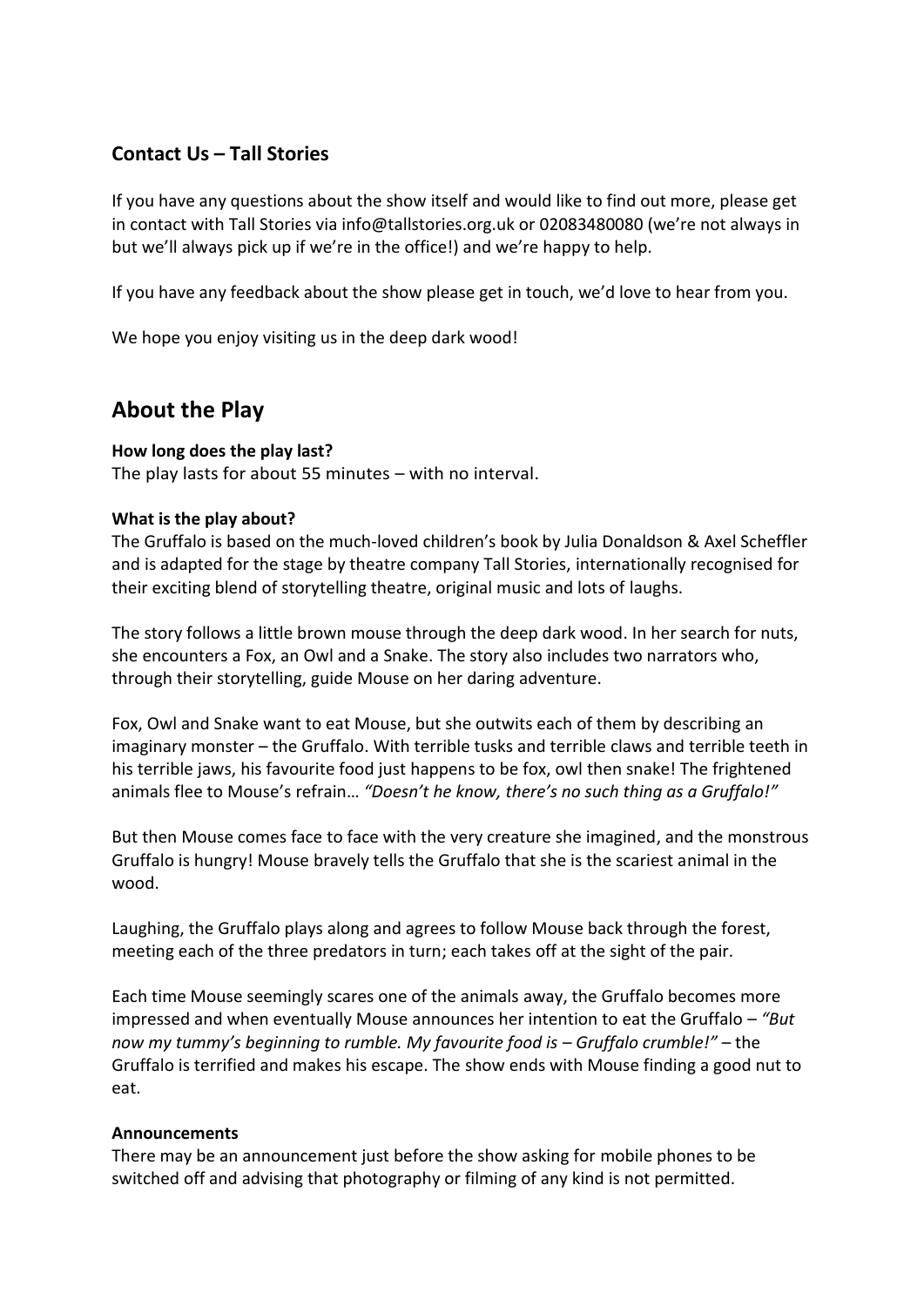If you need to use a specific electronic device such as an iPad to help with your enjoyment of the show, please inform the ushers as you enter the theatre.

### **Recommended age**

The Gruffalo is recommended for ages 3+. However we often have younger audience members – and many older ones too!

### **More about the show**

You can watch the trailer for The Gruffalo and see some pictures of the show on stage on our website, [www.tallstories.org.uk/the-gruffalo](http://www.tallstories.org.uk/the-gruffalo)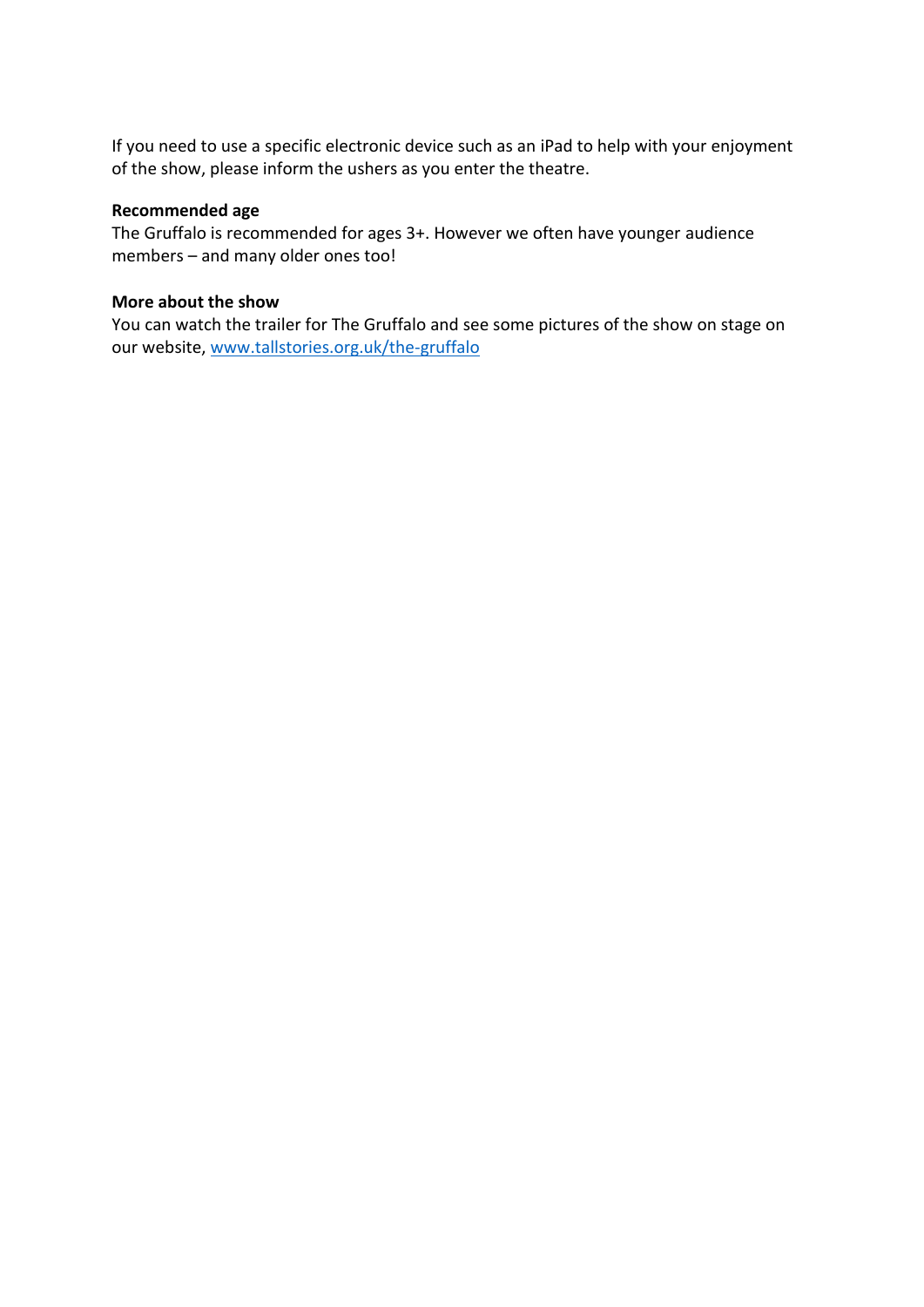### **The Characters**

The characters in the play are:

**The Gruffalo Mouse Fox Owl Snake The Narrators**

The show is performed by three actors, who play different roles. There is one female actor who plays the part of Mouse and two male actors who play Narrators. One of the male actors also plays all three predators (Fox, Owl and Snake) and the other eventually becomes the Gruffalo!

The stage adaptation includes all the rhyming text of the book and is driven along with music, songs, lots of fun and some audience participation. The characters will speak directly to the audience, so feel free to sing along and answer back when prompted.

The characters are created with costumes that ensure the actors faces are visible throughout the show, including the Gruffalo. The costumes are designed with physical storytelling in mind, and for Fox, Owl and Snake, they build on the base costume that the Narrator wears.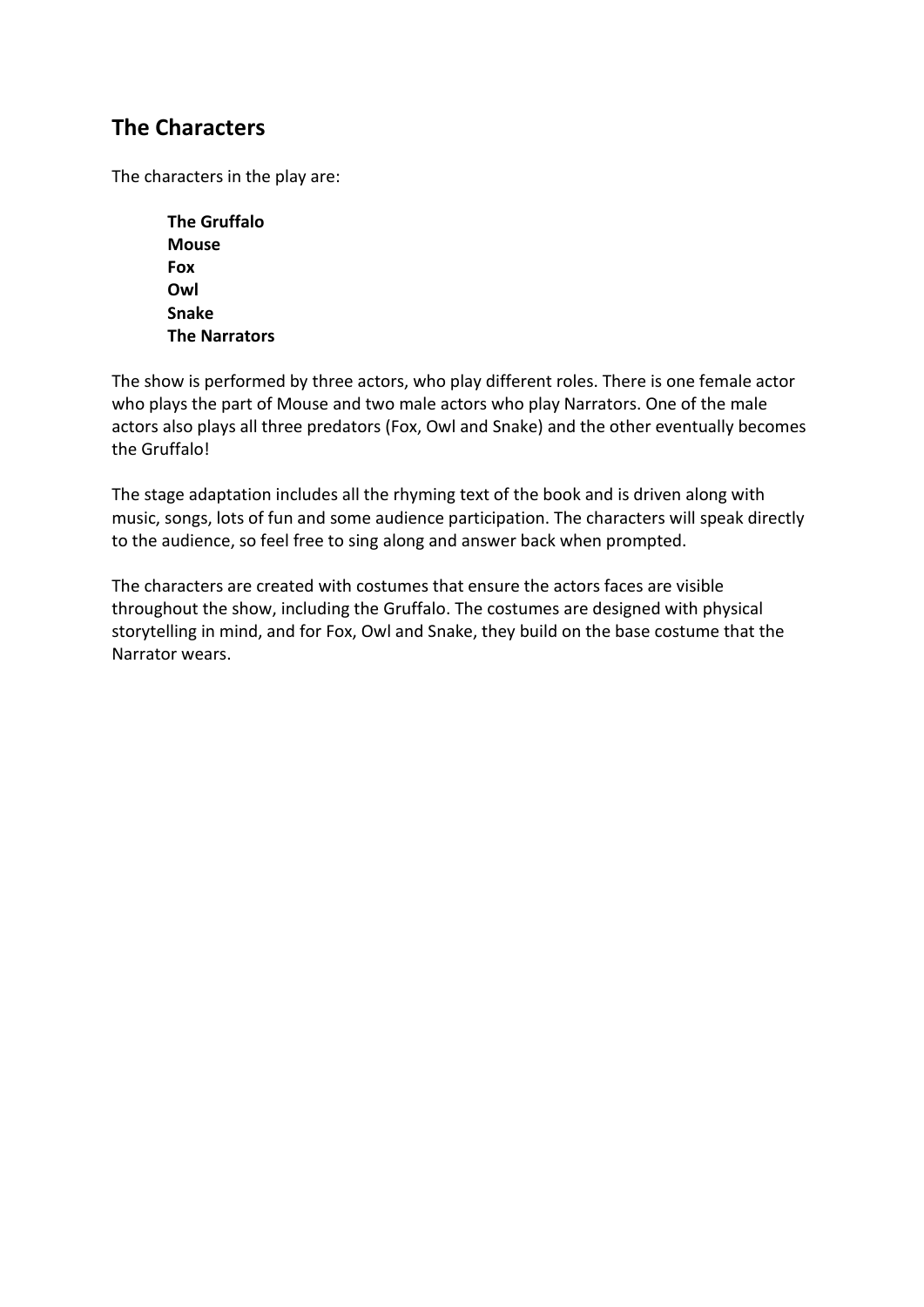### **The Gruffalo**

The Gruffalo is big and loud! He may be frightening (at least he thinks so), but he is also silly. He likes to talk to the audience. At one point in the show, the Gruffalo runs away from the Mouse and comes down into the audience asking you whether you can save him.

### **Aaron Dart - Narrator/ Gruffalo**

Aaron is one of the Narrators and also plays the Gruffalo.

### Here is Aaron.



Here's a quick Q&A so you can get to know him…

**What have been your favourite projects to work on?** I played Mr Spout the Tea Pot in Fat Rascal Theatre's gender swapped Beauty and the Beast: A Musical Parody. It was very fun and bonkers!

### **What's your favourite food?**

My favourite food is a Cornish pasty, I could eat them for breakfast, lunch, dinner and if they made a sweet one, dessert as well!

### **What was your favourite story as a child?**

The Tortoise and the Hare. It has a good moral to live by, "slow and steady wins the race" and I really liked the pictures too.

### Here is Aaron as **the Gruffalo**: Here is Aaron as **Narrator**:



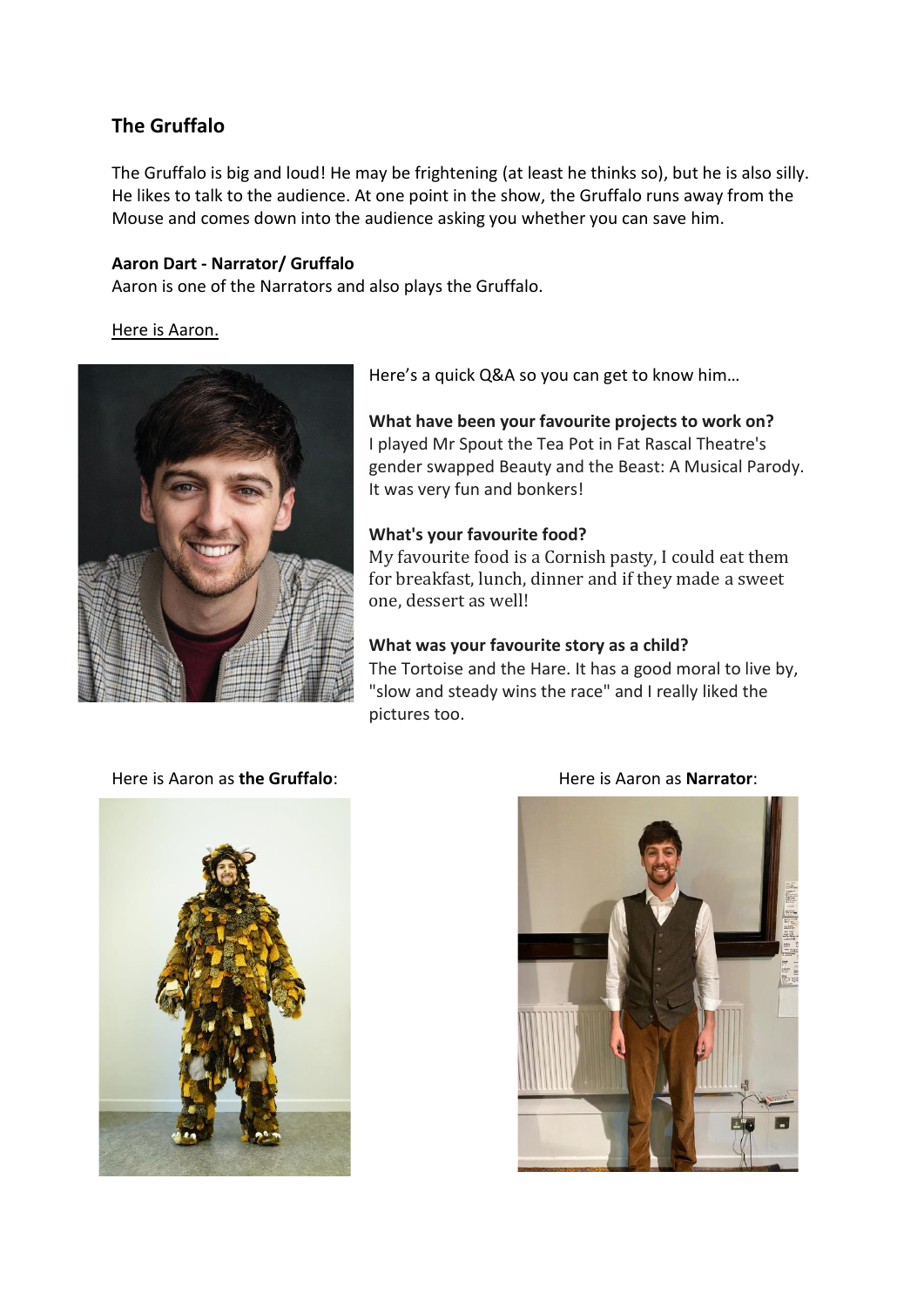### **Mouse**

Mouse is young and brave and full of clever tricksto scare offthe predatorsthat are hoping for a tasty lunch. Mouse may ask forthe audiences' help during the show to scare away the woodland creatures. Mouse is dressed in a velvet jacket and shorts, with a rope tail and little pink ears these are revealed at the start of the show!

Mouse is played by Aimee Louise Bevan. Aimee starts the show as a Narrator, then becomes Mouse.

### Here is Aimee.

Here's a quick Q&A so you can get to know her…



**What have been your favourite projects to work on?**  Two of my favourite projects have been Small Island because it was a gorgeous production, and Reach for the Stars because I got to challenge myself with new skills.

**What was your favourite story as a child?** Anything Roald Dahl! My all time favourite was probably Matilda

**What kind of monster would you invent?** A furry blue monster, with a tail like a beaver, two and a half horns and eyes that change colour when they are happy. They also love ice cream

### Here is Aimee as **Narrator**: Here is Aimee as **Mouse**:



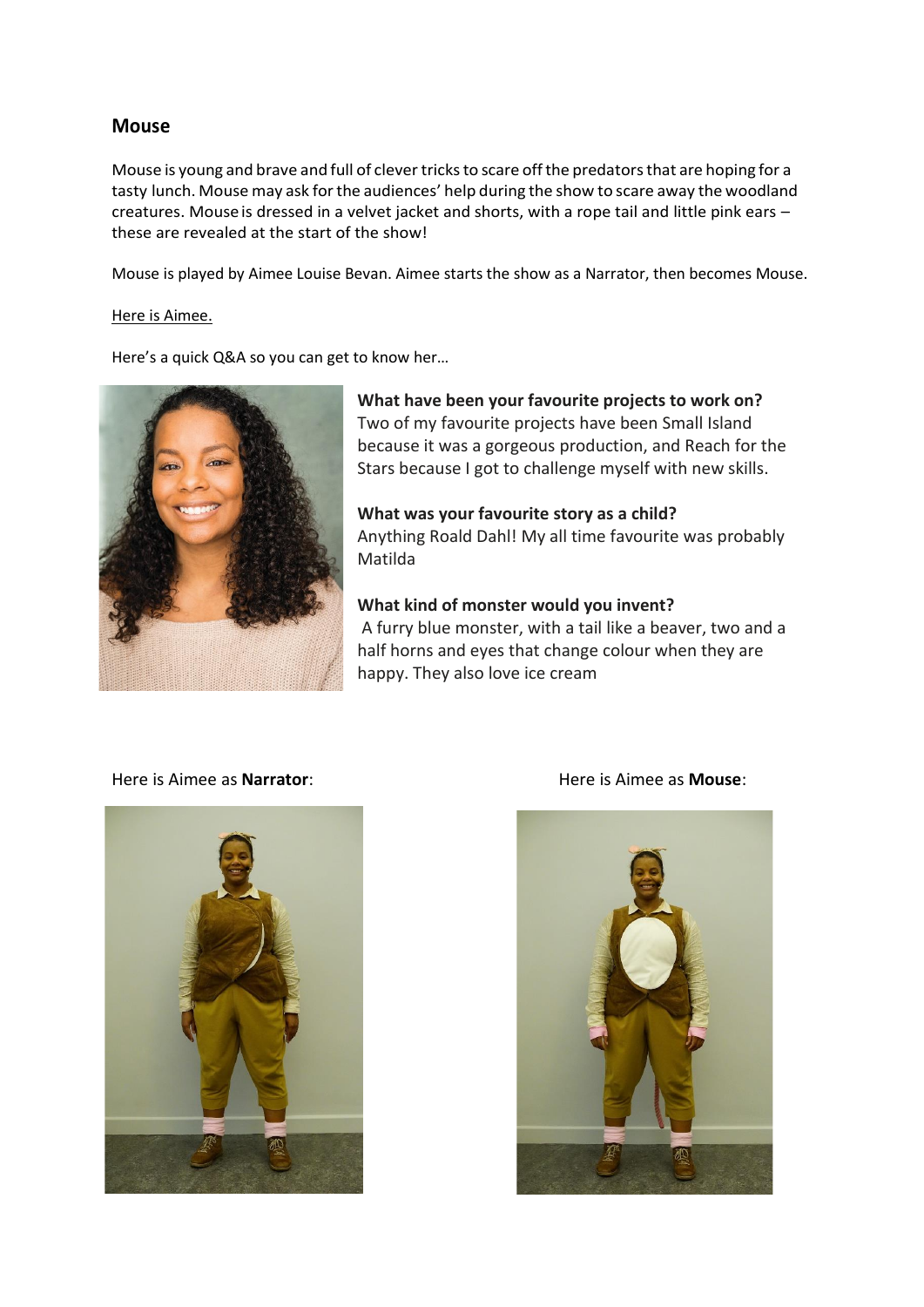### **The Predators**

One actor plays the three hungry predators; Fox, Owl and Snake. He has a different costume for each character.

The Predators are played by Al Chisholm - Fox, Owl then Snake through the show. Al also sometimes plays a Narrator.

Here is Al.



Here's a quick Q&A so you can get to know him!

### **What have been your favourite projects to work on?** I've been messing around professionally since 1999. One of my recent favourites was playing Bird and Dragon in 'Room On The Broom' as I loved learning a new skill, puppetry.

### **What do you like best about your job?**

I love working in theatre as I get to travel the world telling stories with friends. I think it's the best job in the world.

### **What's your favourite food?**

I often wonder what food I would choose if I could only eat one thing for the rest of my life. It would probably be ice cream. Never tried owl ice cream though….



### Here is Al as a **Narrator**!

This is his base costume, which forms the foundation of all his costumes through the show.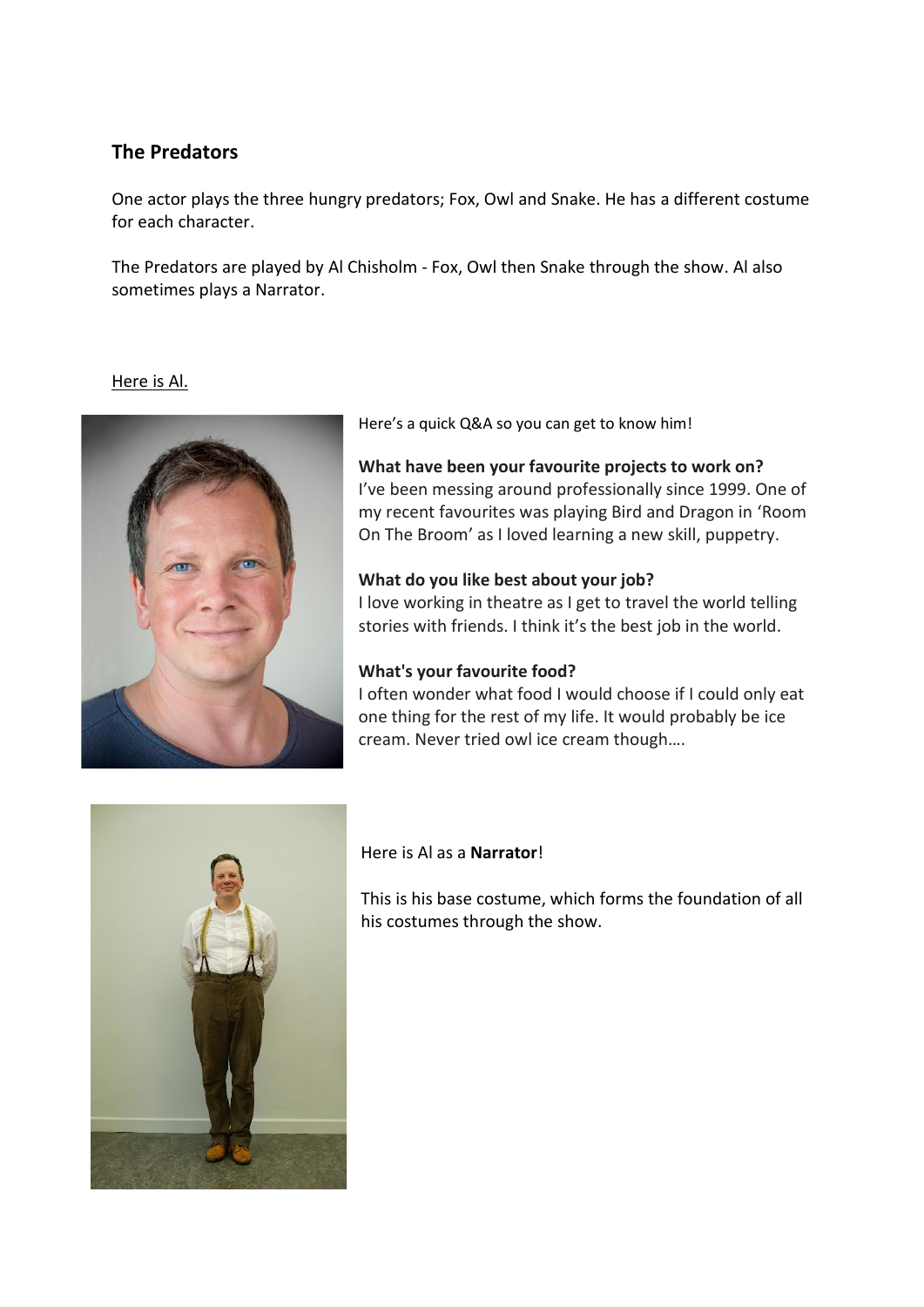

Here is Al as **Fox**!

Fox is a bit of a 'wheeler dealer' and tries to trick Mouse into coming into his lair so that he can eat her for his lunch!



Here is Al as **Owl**!

Owl is an eccentric old pilot! He likes to eat mice and tries to get Mouse to come to his treetop house for dinner!!



Here is Al as **Snake**!

Snake is a maraca-shaking party animal! He likes to sing, dance and be the centre of attention. He likes eating mice too and tries his best to hypnotise Mouse so that he can eat her!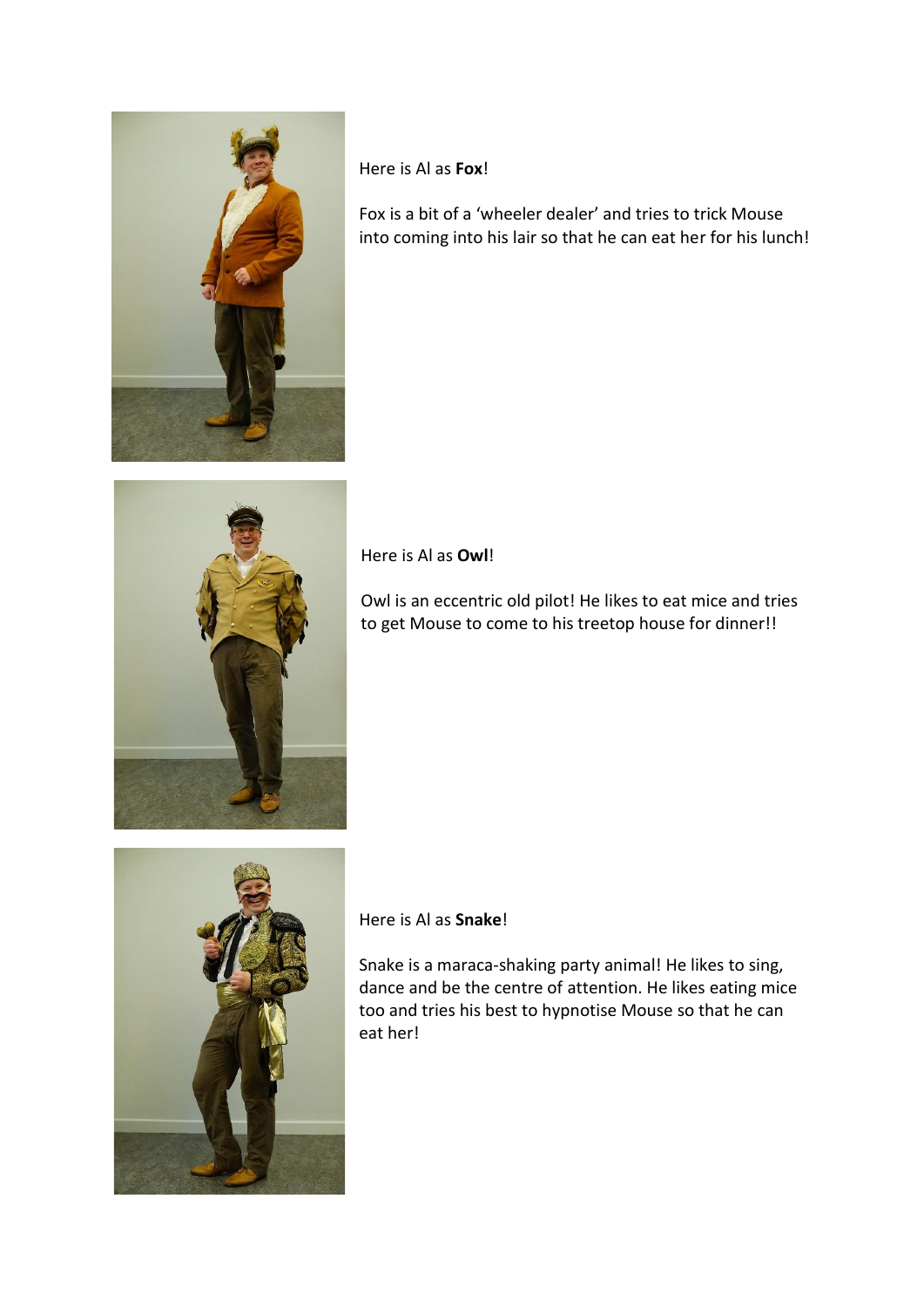### **The Set**

When you arrive in the theatre auditorium you willsee a green, brown and orange woodland scene on stage, closely referencing the colour palette in the book. There will be no actors on stage until Mouse enters at the start of the show. The stage lighting will be down low with the sound of birds tweeting in the background.

Three of the trees are on wheels and will be moved around by the actors during the show. One of the trees has a door in it, through which Fox with travel – this is his den!



### **The Lighting**

Different lights are used to create daytime and nighttime lighting during the show. Atthe beginning of the show there is a quick change from the golden wood to dark blue lighting and back again.

During Snake's scene, some fairy lights will turn on decorating his log pile house.

Towards the end, after the Mouse finds the nut, the stage will go to pitch black. There is no strobe lighting or flash photography in this production.

At the end of the show the lights in the auditorium will fade up and there is a finale to clap and sing along too.

For relaxed performances, we will keep some of the house lights on at a low level so that the auditorium will not be in complete darkness.